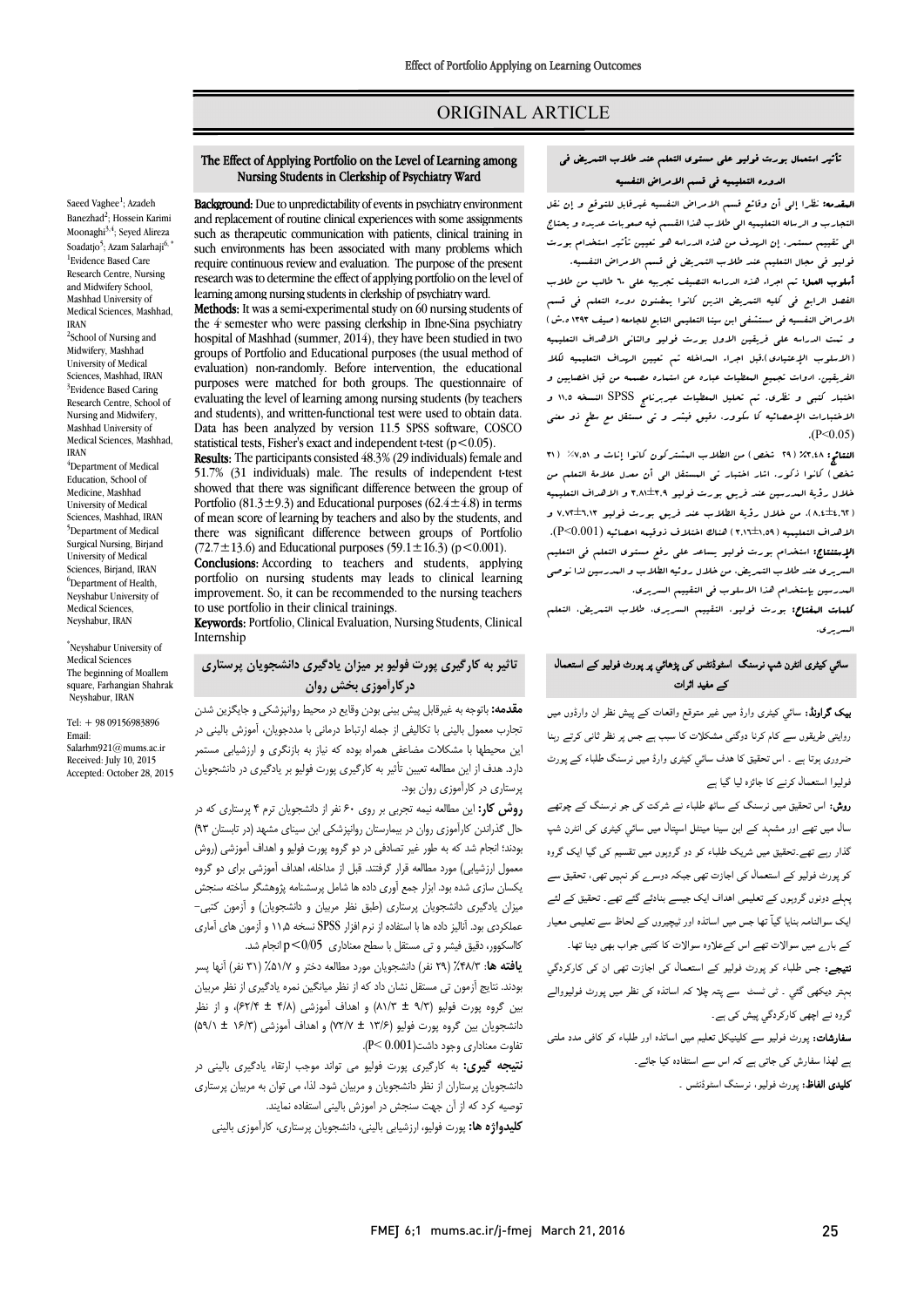$\overline{a}$  $\overline{a}$ 

## **INTRODUCTION**

 Clinical training is considered as one of the important elements of medical education curriculum (1) which leads to skills by applying theoretical training in real clinical environments (2,3). Indeed, clinical experience is an integral part of nursing education that leads to improve students' knowledge in "Doing" as much as "Knowing" (4). So that, it can be said that the quality of nursing education is highly<br>dependent to the quality of clinical experience  $(5)$ improve all three cognitive, emotional and psychomotor dependent to the quality of clinical experience (5).

 According to the nursing students' points of view, due to the fear of facing with violent and unpredicted behaviors from patients, clinical experience is considered as the most wards (4, 6); as well as, this issue leads to lose development opportunities and clinical learning in psychiatry wards and prevents transplant between clinical theory and practice (7). However, today because of the increasingly rapid theory and practice in nursing is steadily getting deeper and the main purpose of the educational systems is to cover this stressful part of nursing education, especially in psychiatry development of information, the existing gap between gap (8, 9).

 knowledge is "knowing" (by cognitive activities) and practical knowledge is "how to know" that are acquired by practical training (10); so, the main purpose of the clinical training is to help nursing students "to learn how to learn" (11). So, during and practical trainings and education was promoted from According to the pyramid of George Miller, theoretical last decades, great innovations have been created in theoretical teacher-center to student-center training (12).

 On the other hand, one of the most prominent variables that influences on students' learning is assessment methods. So their academic course and according to assessment demand (13). Therefore, in proportion to transformation of educational system, evaluation system has been changed as well and it was shifted from just measuring knowledge to the Nursing education has focused on developing the quality of trainings in learning sequences to improve educational that, students use deep or flat learning approaches during methods of measuring abilities and competence (12). courses by data collection (14).

In most cases, due to the subjective judgments, fack of content validity and teachers' biases, the traditional methods of clinical assessment have been carried out non-standardly and by chance that is not able to reflect knowledge and clinical competence of students, correctly (15). On the other center), those assessment methods that reflect and In most cases, due to the subjective judgments, lack of hand, by believing in modern educational methods (studentencourage such beliefs should be used (16).

 Portfolio is one of the modern assessment methods that first have been applied in USA in 1980 (14). It is one of the evaluation and it can create a general attitude toward student's learning experience by providing some snapshots from his clinical learning (17). Some of the main features of portfolio in contrast with traditional tests are mentioned as: evaluation of knowledge and skills, developing reflective and functional tests with two main purpose of education and comprehensive active participation in evaluation, selfcritical thinking, become a professional and responsible student in learning (18).

 In fact, thinking about what has been learned is an important part of providing a portfolio (16); so that applying portfolio development and educational requirements of students would be studied and identified by observing the recorded works (in portfolio) by teacher (15). Furthermore, portfolio can transplant theory and practice in the process of clinical of actual performance in "doing" (19). In this regard, the results of the Karimian et al. research (2009) in Iran indicated that portfolio leads to enhancement of the level of learning traditional assessment methods (20), also the results of Khoram-Abadi et al. research  $(2010)$  showed that portfolio has more effect on increasing academic achievement on chemistry in psychomotor and cognitive area of prein education make the student aware of his learning education and enhance learning by providing some evidence in clerkship among midwifery students in contrast with university students (21).

On the other side, using portfolio in education had some restrictions such as time-consuming maintenance (with details) for teachers and students, difficult standardization and scoring and decision making about the boundary considered as the reason of its less using in educational system of Iran (22). So that, the results of Koohpaye-Zade et al. research (2012) indicated a limited use of clinical assessments in Medical Sciences Universities of Tehran that between acceptability and refusal (16), that may be is considered as the least level of using portfolio (6%) (23).

Since studies in modern educational and measuring methods of psychiatry wards were limited, and due to unpredictability of events in psychiatry wards (as a part to suggest and evaluate psychiatric nursing issues specifically) and previous behaviors who suffer from psychological disorders (and it can be influenced by medias or family cultures), and on the other hand, the replacement of routine clinical experiences with some assignments such as therapeutic communication<br>with patients, clinical training in psychiatric wards have been associated with many problems which requires a continuous evaluation and review in educational plans (6). So, the researcher was to do a research with the purpose of decentring the clerkship environment of psychiatric wards in learning in the clerkship environment of psychiatric wards in conceptions of nursing students about patients' aggressive with some assignments such as therapeutic communication determining the effect of applying portfolio on the level of contrast with routine method of evaluation.

## **METHODS**

It was a semi-experimental research and 60 nursing students who were passing clerkship in Ibne-Sina psychiatry Hospital in 2014 have been studied. Sample size was considered based on Karimian and Heidari research (2009) as "the effect of portfolio evaluation on the level of learning and satisfaction the mean and standard deviation of both communities" with calculation of mean and standard deviation of learning score (practical test) in portfolio group  $(17.69 \pm 0.99)$  and control group  $(16.87 \pm 0.85)$   $(20)$ , with 95% reliability and 80% test 35 individuals were considered for each group (totally 70 of midwifery students" and by using formula of "comparing ability has been estimated 32 individuals for each group; but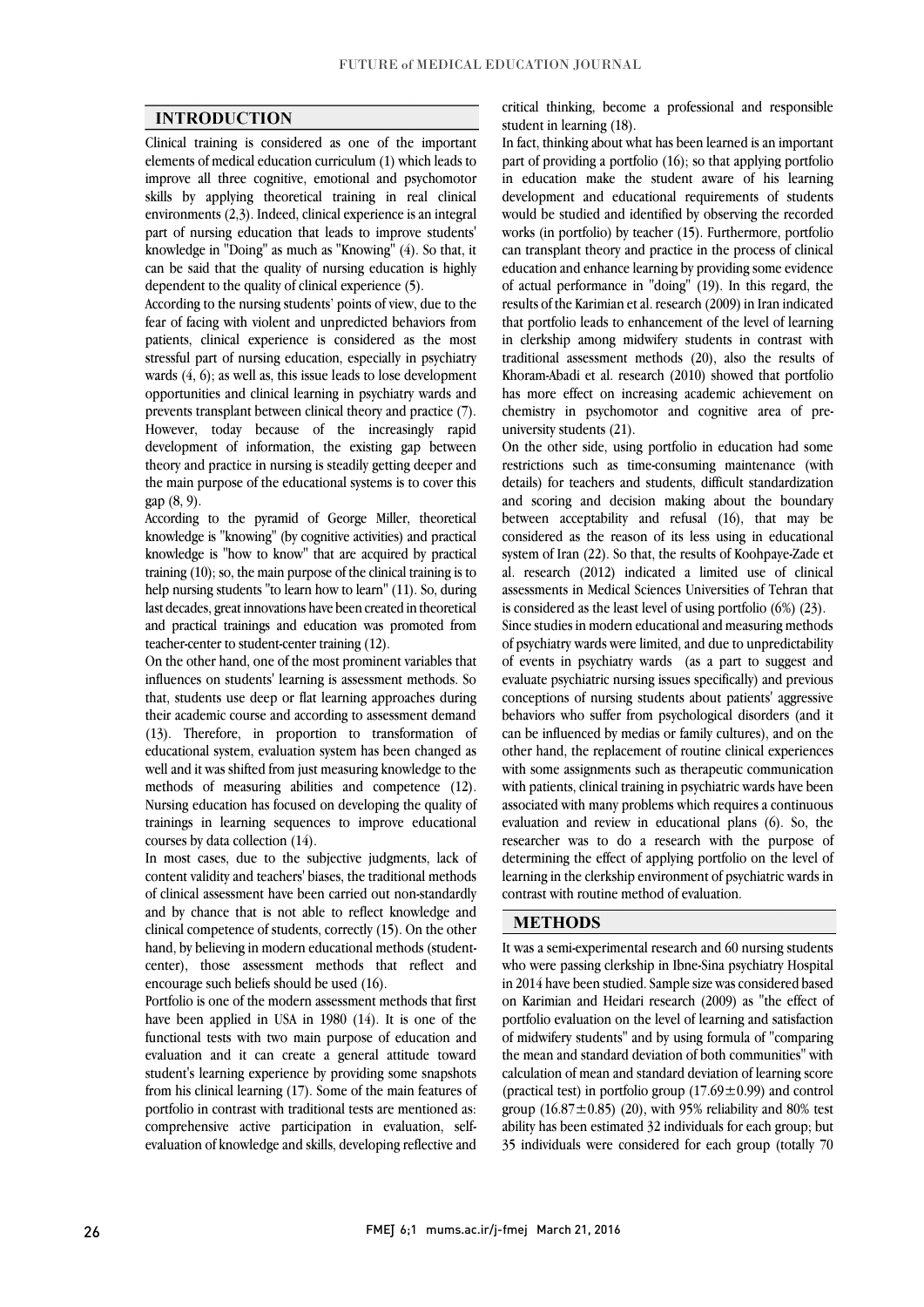individuals) by considering 10% dropping of the sample. So that, at first the qualified students for being studied have been selected by available sampling and then students who wanted to participate in the study were divided non- two groups of educational purposes (routine educational method) (35 individuals) and portfolio (35 individuals). At the end of the research, 5 individuals of educational purposes (2 people due to the absence, 2 people due to<br>student work and 1 individual because of group displacement) and 5 individuals of portfolio (2 people due to the group displacement, 1 individual due to absence and 2 people because of student work) were omitted form study, so imal sample size included ou multiduals (50 multiduals<br>per group). The inclusion criteria for students had two parts that included the lack of passing psychiatric nursing course (failed students of this course), lack of student work experience in psychiatric ward, lack of psychiatric disorders criteria for teachers include having M.A. in psychiatric nursing, having the experience of teaching at least  $\frac{1}{2}$  theoretical courses in psychiatric nursing, and the experience of supervising at least 5 clerkship courses of randomly (according to the pre-determined clerkship list) in purposes (2 people due to the absence, 2 people due to so final sample size included 60 individuals (30 individuals and medicine consumption in this context. Also, inclusion psychiatric nursing.

 Students' demographic information form, the questionnaire of assessing students' learning based on educational purposes by student, the questionnaire of assessing students' learning based on educational purposes by teacher, and written- functional test have been used to obtain data.

 Demographic information form consisted of 10 questions which have been completed by students. The questionnaire of assessing the students' learning based on achieving the educational purposes (by students and teachers) was educational purposes (and was matched previously) and also it was scored according to Likert 4-degree scale  $(1=$ very low,  $2 =$ low,  $3 =$ well,  $4 =$  very well). According to the students and teachers, 25 is the lowest level and 100 is the highest<br>level of achieving a discrimed www.com Contact which of this questionnaire has been confirmed by 7 professors of nursing and midwifery faculty and its reliability was calculated by internal consistency with Cronbach's alpha  $\alpha$  coemergin as  $\alpha$  = 0.85 by students and  $\alpha$  = 0.95 by teachers.<br>The written-functional test was consisted of 10 items about consisted of 25 items which has been set based on level of achieving educational purposes. Content validity of coefficient as  $\alpha$  = 0.85 by students and  $\alpha$  = 0.93 by teachers.

 performance of learners in psychiatric ward that was provided as two groups of questions with the same items but different orders and its range of scores was considered between 0 and 100. The validity content of the test was confirmed by 5 professors of psychiatric nursing.

 At first, the students of other cities who were passing 2014 (Sabzevar, Neyshabour, Kashmar, Torbate-Heidarie) were identified after receiving the students cleriship plant<br>(from education department of nursing and midwifery) faculty of Mashhad). Then, after attracting teachers' cooperation (three qualified teachers who had the responsibility of students' training), students attempted to and in proportion to the training course. Afterwards, 2 groups were selected from each faculty, the first groups were managed by using routine evaluation methods and the second groups were managed by portfolio and it limited the group, a blank form with students' profile, clerkship place, teacher's name, and a table that included date, student activity description, student method of learning, rethinking of student and teacher's opinion at the first day of clerkship way to complete the form along with the matched educational purposes. So, the students must provide their clinical activities according to this form, and in order to be evaluated at the end of their clerkship, they must deliver the<br>form to the teacher (Table 1). In the group of usual  $\frac{1}{2}$  evaluation, the matched purposes were given to students at the first day of clerkship and it was carried out by usual clerkship in Ibne-Sina psychiatric hospital of Mashhad in were identified after receiving the students' clerkship plan develop common educational purposes of clerkship equally exchange of information between two groups. In portfolio was given to the students with a brief explanation about the evaluated at the end of their clerkship, they must deliver the evaluation.

 day of clerkship. The questionnaire of assessing the level of learning based on educational purposes by teachers and students, and short answer written-functional test to evaluate students' academic achievement (by teacher) were research, all ethical issues of the research such as obtaining written agreement from Ethic Committee of University, receiving a written introduction from faculty of nursing and midwifery and presenting to the head of Ibne-Sina psychiatric hospital of masiliad, obtaining a consciously<br>written consent from participants of the research and ensure Demographic information form was completed at the first completed on the final day of clerkship. In all phases of the psychiatric hospital of Mashhad, obtaining a consciously

| <b>Table1. Portfolio implementation</b> |                                                                                                                                                                                                                                                                                 |  |  |  |
|-----------------------------------------|---------------------------------------------------------------------------------------------------------------------------------------------------------------------------------------------------------------------------------------------------------------------------------|--|--|--|
| Description of activity                 | Students should explain their daily activities. It can be considered as one or more items to achieve<br>educational purposes.                                                                                                                                                   |  |  |  |
| How we learn                            | Students specify how they have learned the activity (1, through observation, 2, through working<br>along with the assistant teacher, 3. dependently). Also, students record the number of carried out<br>items.                                                                 |  |  |  |
| Rethinking                              | Students state the percentage of their ability for doing activities. They specify whether it is needed<br>to repeat the technique? If they have to repeat the technique, do they have the ability to do it<br>dependently or not?                                               |  |  |  |
| Teacher's view                          | The teacher would record his point of view about the way of students' activity. The number of<br>portfolio forms is equal with the number of clerkship days. These forms would be kept in separate<br>folders and each folder is consisted of name, family name and group name. |  |  |  |

L

L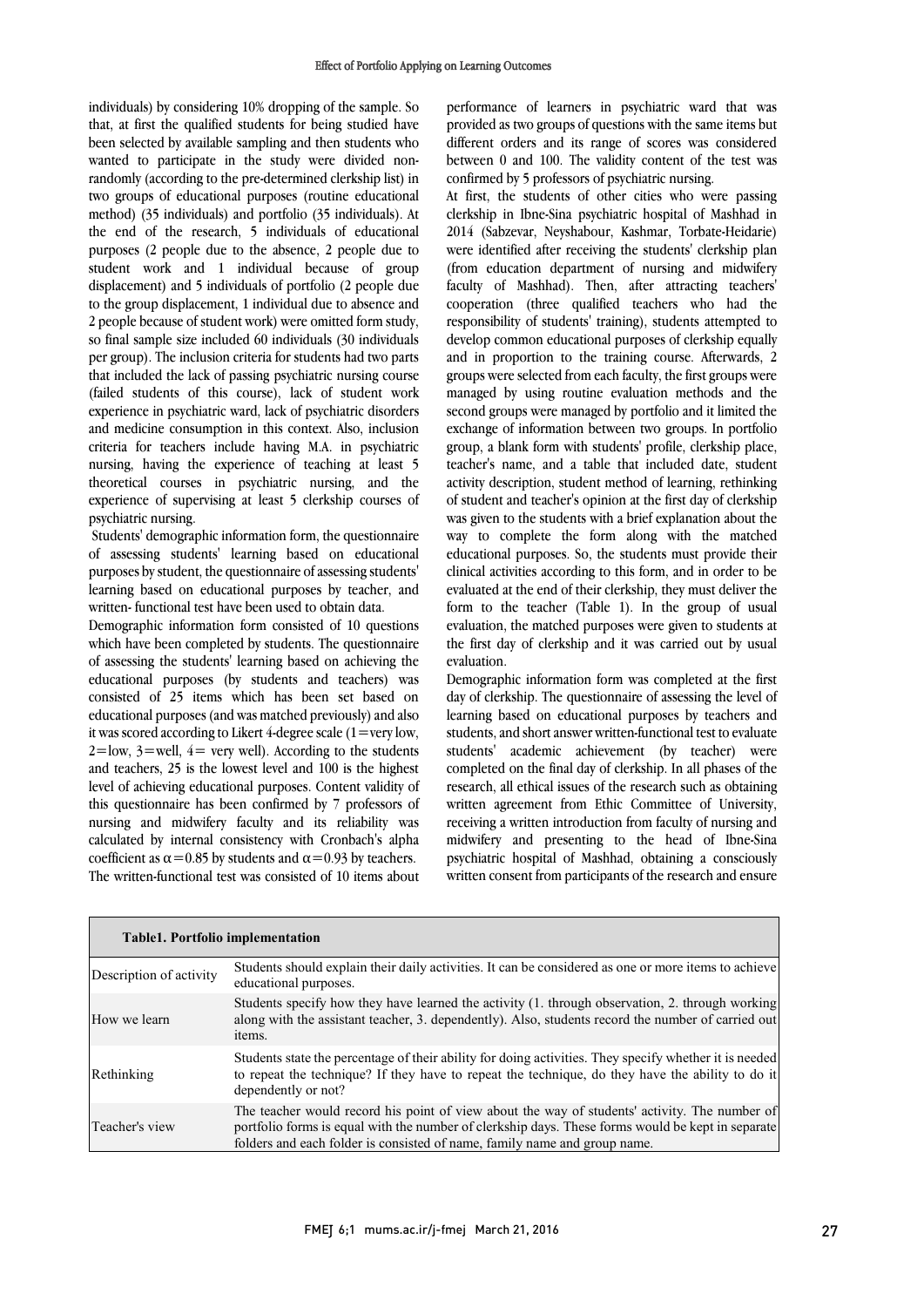them that they can leave the research if they do not want to continue the study, have been considered and are approved by the research department of University of Medical Sciences. Data analysis was carried out by SPSS software version 11.5, statistical tests of Kolmogorov - Smirnov and Shapiro Wilk (to study quantitative variables after intervention),  $K^2$ , and exact Fisher (to compare the distribution of qualitative variables before intervention). In conducted tests, the level of confidence was  $95\%$  and the level of significance was l examine normal distribution of data), dependent t-test (to calculated as  $\alpha$  = 0.05.

#### **RESULTS**

 According to table 2, there was no significant difference purposes in terms of frequency distribution of students' demographic characteristics such as sex, age, marital status, city of education, total average, and the level of interest in psychiatric nursing  $(p>0.05)$  and both groups were equal. students' demographic information with high rate of interest in psychiatric nursing was 70% (21 individuals), and the mean and standard deviation of their total average was between the two groups of portfolio and educational In portfolio group, the most frequency distribution of single  $16.2 \pm 1.5$  (Table 1).

 In educational purposes group, the most frequency distribution of single students' demographic information was 53.3% (16 individuals) and this percentage for those single students who had high interest in psychiatric nursing was 63.3% (19 individuals) and the mean and standard deviation of their total average was calculated as16.5 $\pm$ 1.2<br>(Table 2) (Table 2).

 According to table 3, the mean score of learning among students of portfolio group by teachers  $(81.3\pm9.3)$  was more than mean score of learning among students of educational purposes group by students  $(62.4 \pm 4.8)$ . The results of dependent t-test indicated that at the end of clerkship, there  $(81.3\pm9.3)$  and educational purposes group  $(62.4\pm4.8)$  and in terms of mean score of nursing students' learning by was significant difference between portfolio group teachers  $(p<0.001)$ .

Also, the mean score of students rearning by students in portfolio group  $(72.7 \pm 13.6)$  was more than mean score of students' learning in educational purposes  $(59.1 \pm 16.3)$ , and the results of dependent t-test showed that at the end of clerkship there was significant difference between portfolio  $(59.1 \pm 16.3)$  in terms of mean score of nursing students' Also, the mean score of students' learning by students in group  $(72.7 \pm 13.6)$  and educational purposes group learning by students (self-evaluation)  $(p<0.001)$ .

 Due to Table 3, mean score of learning by teachers in portfolio group  $(72.7 \pm 13.6)$  was more than mean score of learning by stateling  $(22.7 \pm 19.6)$ . Theory, mean score of learning by teachers  $(61.9 \pm 4.8)$  was more than mean score learning by students  $(72.7 \pm 13.6)$ . Also, mean score of of learning by students  $(59.1 \pm 16.3)$ .

 On the other hand, mean score of academic achievement (that was achieved from written-functional tests) in portfolio achievement in educational purposes group  $(53.0 \pm 14.2)$ . the results of dependent t-test indicated that there was significant statistical difference in terms of mean score of  $\overline{\phantom{a}}$ educational purposes at the end of clerkship course  $(p=0.02)$  (Table4) group  $(61.8 \pm 14.7)$  was more than mean score of academic academic achievement between portfolio  $(61.8 \pm 14.7)$  and  $(p=0.02)$  (Table4).

Ι

| Variable                                     | <b>Portfolio</b>    | <b>Educational purposes</b>   | <b>Test result</b>          |  |
|----------------------------------------------|---------------------|-------------------------------|-----------------------------|--|
| <b>sex</b>                                   | Number (percentage) | Number (percentage)           | Number (percentage)         |  |
| Female                                       | (46.7)14            | (50.0)15                      | Chi-Square: $p=0.80$        |  |
| Male                                         | (53.3)16            | (50.0)15                      |                             |  |
| <b>Marital status</b>                        |                     |                               |                             |  |
| Married                                      | (30.0)9             | (46.7)14                      | Chi-Square: P=0.18          |  |
| Single                                       | (70.0)21            | (53.3)16                      |                             |  |
| <b>City of education</b>                     |                     |                               |                             |  |
| Torbate-Heidarie                             | (20.0)6             | (20.0)6                       |                             |  |
| Sabzevar                                     | (33.3)10            | (30.0)9                       | Chi-Square:                 |  |
| Kashmar                                      | (26.7)8             | (26.7)8                       | $P=0.99$                    |  |
| Neyshabour                                   | (20.0)6             | (23.3)7                       |                             |  |
| The level of interest in psychiatric nursing |                     |                               |                             |  |
| Very high                                    | (3.3)1              | (10.0)3                       |                             |  |
| High                                         | (70.0)21            | (63.3)19                      | Fisher's Exact Test: P=0.76 |  |
| Low                                          | (26.7)8             | (26.7)8                       |                             |  |
|                                              |                     | Mean $\pm$ standard deviation |                             |  |
| Age (year)                                   | $22.3 \pm 1.3$      | $23.1 \pm 2.2$                | $P=0.10$ df=58 t=1.69       |  |
| Total average                                | $16.2 \pm 1.5$      | $16.5 \pm 1.2$                | $P=0.34$ df=58 t=0.96       |  |

Ξ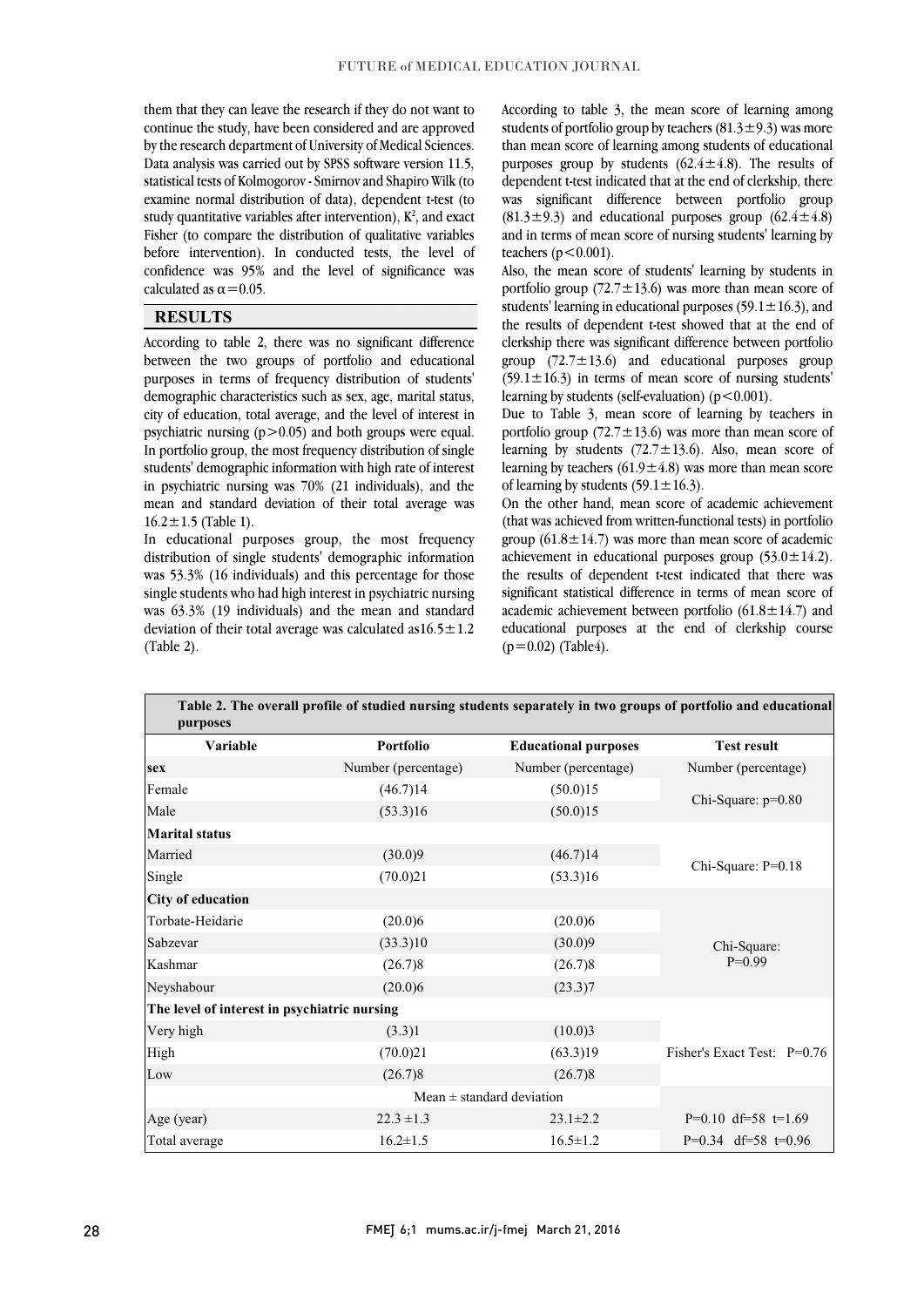| Table 3. The comparisons of nursing students' mean score (by teachers and students) in two groups of portfolio<br>and educational purposes |                      |               |                                  |                                   |  |  |
|--------------------------------------------------------------------------------------------------------------------------------------------|----------------------|---------------|----------------------------------|-----------------------------------|--|--|
| <b>Opinions</b>                                                                                                                            | Group                | <b>Number</b> | Standard deviation $\pm$<br>mean | The result of<br>dependent t-test |  |  |
| Teacher                                                                                                                                    | Portfolio            | 30            | $81.3 \pm 9.3$                   | $T=8.52$ df=36.1<br>p<0.001       |  |  |
|                                                                                                                                            | Educational purposes | 30            | $62.4 \pm 4.8$                   |                                   |  |  |
| Student                                                                                                                                    | Portfolio            | 30            | $72.7 \pm 13.6$                  | $T = 3.51$ df=58                  |  |  |
|                                                                                                                                            | Educational purposes | 30            | $59.1 \pm 16.3$                  | p<0.001                           |  |  |

 $\overline{a}$ j **Table 3. The comparisons of nursing students' mean score (by teachers and students) in two groups of portfolio** 

 **Table 4. The comparisons of nursing students' mean score of academic achievement in two groups of portfolio and educational purposes**

| and caucational pulposes |                      |               |                                  |                                   |  |  |
|--------------------------|----------------------|---------------|----------------------------------|-----------------------------------|--|--|
| Variable                 | Group                | <b>Number</b> | Standard deviation $\pm$<br>mean | The result of<br>dependent t-test |  |  |
| Academic achievement     | Portfolio            | 30            | $61.8 \pm 14.7$                  | $P=0.02$ df=58<br>$t = 2.35$      |  |  |
|                          | Educational purposes | 30            | $53.0 \pm 14.2$                  |                                   |  |  |
|                          |                      |               |                                  |                                   |  |  |

 $\overline{a}$ 

j

#### **DISCUSSION**

 The purpose of the present research was to determine the effect of applying portfolio on the level of learning among nursing students in clerkship course. According to the results, mean score of the level of learning among nursing students in clerkship course of portfolio group was significantly increased present research showed that the score of written-functional test in portfolio group was more than educational purposes group. in contrast with educational purposes. Also, the results of the

 The results of Karimian et al. research (2009) based on the fact that applying portfolio leads to increase the level of learning view (20) was consistent with the results of the present research; however, self-evaluation has not been studied by students. The results of Tasdemir et al. research (2009) in India was also based on positive effect of both cooperative learning<br>mathed and newfolio an improving the level of learning in clinical education  $(24)$ ; and it was consistent with the results of the present research. The results of Khoram-Abadi et al. research (2010) was based on the effect of performance university academic achievement in psychomotor and cognitive areas of chemistry (21) and the results of Hekmat- Poor (2012) was based on nursing students' attitude on the fact that assessment accuracy by portfolio was more than routine evaluation methods (25) and they confirm the results<br>of the present research among 6<sup>th</sup> semester midwifery students from teachers' point of method and portfolio on improving the level of learning in measurement method and portfolio on improving male preof the present research.

 In fact, psychiatric clerkship was a good opportunity to promote clinical education and integrate theory and practice in issues relevant to care and treatment of patients who suffer and eliminating social stigma for these patients. Since most of medical sciences students have negative attitude toward psychological disorders before clinical training, usually such negative attitudes may be increased in psychiatric clerkship stress and anxiety when interact with patients and they may from psychological disorders, therapeutic communication and communicating with patients. So that, students may feel

 imagine that working on these patients is dangerous and treatment prognosis of them is bad (26). So, in comparison with was very important in terms of learning development in emotional and psychomotor areas. So that, studies showed that knowledge and clinical experience in psychiatric wards can create a more positive attitude toward mental health disorders disorders. Also, it is valuable to make students ready to take care of spiritual and psycho-social needs of patients who suffer from physical illnesses (6). In the present research, due to the fact that most students are interested in psychiatric nursing; academic achievement by activating students in clinical training. Because motivation (as a mental preparation) is considered as a prerequisite for learning by educational psychologists and it interested in this course; they would not do their assignments seriously, but if they are interested in the course, they would seek for more information about the course in addition to do other clinical parts, clinical education in psychiatric clerkship and taking care of patients who suffer from psychological portfolio method can lead to learning development and leads to learning development. So that, if the students are not educational assignments (27).

 $\overline{a}$ 

 specific situations and psychiatric wards and because of having the least physical and clinical works, the most professors, regardless of increasing the students' motivation and making positive attitude toward psychiatric wards and without imagination about the students' performance during their clerkship, they would start scoring and evaluating the student in clinical environment; that it can lead to reduce the initial motivation among students. According to the results of the learning development and forcing students to discover, search and self-evaluation leads to maintain motivation and stimulate musing learning strategies among students and provide a situation to promote motivation for continuous learning and In the present research, the researcher confirms more on scientific documentations, and more based on their present research, applying portfolio through self-directed finally it leads to academic achievement.

The results of Belcher et al. research (2014) was based on